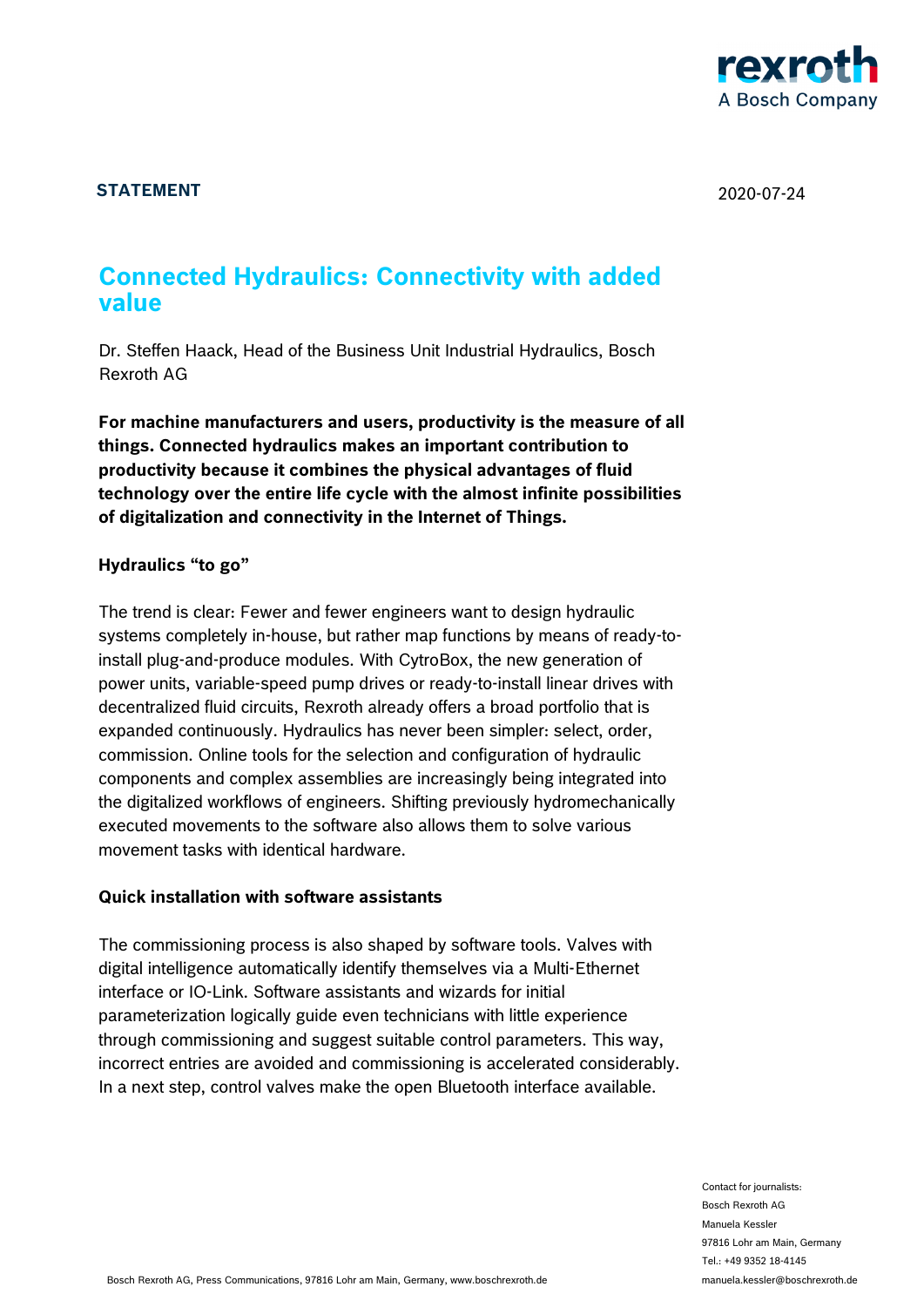

# **STATEMENT** 2020-07-24

Apps allow operators to access components directly with their smartphone, change parameters and adapt the hydraulics to suit their particular task.

### **Maximum productivity through top performance**

This adaptation to the respective task and the continuous increase in performance of hydraulic components form the basis for higher productivity. The use of new manufacturing processes such as 3D printing opens up additional potential. At the same time, hydraulics has made enormous progress in terms of energy efficiency. With fuel savings of up to 80 percent, it actively contributes to achieving the CO2 targets of manufacturing companies.

In daily operation, connected hydraulic products and systems continuously record operating data. These can be displayed on the device (e.g. for proportional valves) with a simple life expectancy (green-yellow-red logic). The operating data can also be processed decentrally and the results sent to higher-level systems. From these results, analysis algorithms derive considerable optimization potential for process improvements and higher productivity.

### **Minimize downtime: Prevent machine breakdown with predictive analytics**

This data is also the key to minimal downtime, because algorithms based on decades of application experience detect wear before it leads to failure. For example, the software solution CytroConnect processes the operating data of hydraulic units in a decentralized manner. Maintenance staff can call up this information via smartphone regardless of their location – inside or outside the factory. They can resolve many error messages via online access or trigger an automatic spare parts order.

#### **The digital future of hydraulics has begun**

The digitalization of connected hydraulics is continuing to gain speed. In the coming months, new digitized hydraulic components, modules and systems

> Contact for journalists: Bosch Rexroth AG Manuela Kessler 97816 Lohr am Main, Germany Tel.: +49 9352 18-4145 manuela.kessler@boschrexroth.de